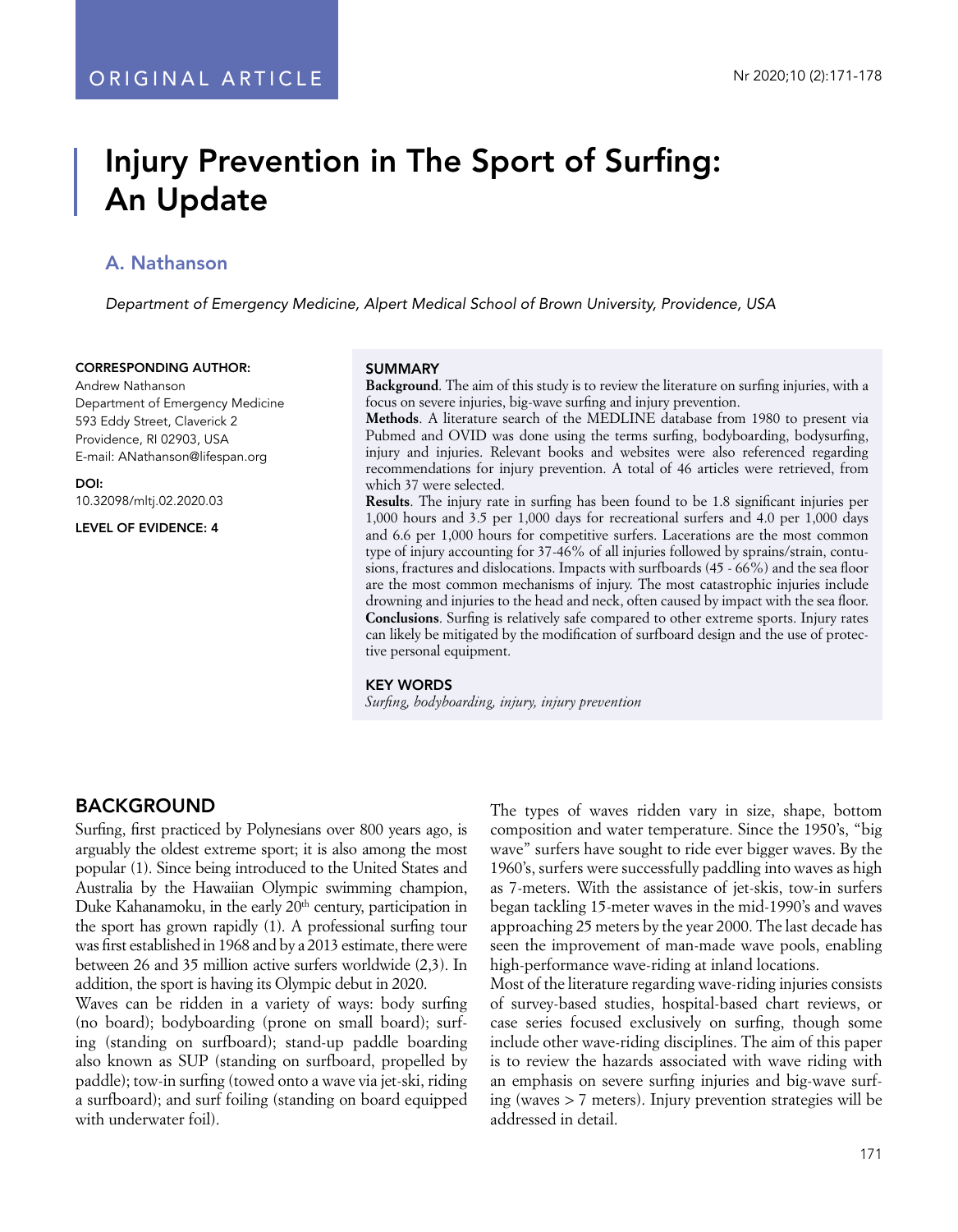## MATERIALS AND METHODS

The author searched the MEDLINE database from 1980 to present via Pubmed and OVID with the terms surfing, bodyboarding, bodysurfing, injury and injuries. Studies were limited to the English language. While most studies were descriptive and retrospective, some were prospective. Relevant books and websites were also referenced regarding recommendations for injury prevention. A total of 46 articles were retrieved, from which 37 were selected as a result of study size, quality, or focus. Preference was given to hospital-based studies.

### RESULTS

### Incidence of injury and risk factors

In survey-based studies, Lowden found that the rate of "moderate to severe" injuries (resulting in lost days from surfing/work) was 3.5 and 4.0 per 1,000 surfing-days for amateurs and professionals, respectively (4,5). Furness et al. surveyed 1,348 Australian surfers and found a rate of 1.8 "major" injuries (lost days from surfing/work or sought medical care) per 1,000 surfing-*hours* and that 38% of respondents suffered a major injury within the past 12 months (6). In a prospective study of 37 surfing contests, Nathanson reported 6.6 "significant" (lost time from surfing or requiring sutures or hospitalization) injuries per 1,000 hours of competition and 5.7 per 1,000 heats. These injury rates were significantly less than those for American College football (33 per 1000 h) or soccer (18 per 1000 h) in studies using similar methodologies and definitions of injury (7). A post-hoc analysis of that data found a significantly higher injury rate at the 4 contests held at Oahu's Pipeline (32 per 1,000 h), a large tubular wave breaking over a shallow reef. The relative risk of injury in Nathanson's study was increased by 2.4 when surfing in waves greater than head high, and by 2.6 when surfing over a hard (non-sand) sea floor. Another survey-based study found that surfers older than age 40, and those that were self-rated experts, were almost twice as likely to suffer severe injuries as compared to their younger and less proficient counterparts (8). In a review of 2072 patients presenting to emergency departments across the US, being over 60 years old was associated with a higher risk of admission (9).

### Types and mechanisms of injury

Numerous studies have examined type and anatomic location of surfing-related injuries and a few have assessed mechanism of injury. Impacts with surfboards are reported as the leading cause of acute injury (45 - 66%), with the majority of those injuries inflicted by the board's fins, nose, and tail (7, 8, 10). An internet-based survey reporting 1237 acute injuries found that 55% were from the surfer's own board, 11% from another surfer's board, 17% from the sea floor, 7% from the force of the wave, and 3% from marine animals. In one large study, lacerations from surfboard fins accounted for 30% of all acute surfing injuries (8)(**figure 1**). The majority of studies have found lacerations to be the most common type of injury (37% - 46%), followed by sprains/strains, contusions, fractures and dislocations (8, 10, 11). Most commonly injured are the head/face region and lower extremity (**table I**). Overuse injuries are predominantly to the shoulder, back, and knee (10, 14). While minor sprains and strains are common, long bone fractures and dislocations cause a lower proportion of surfing injuries (5-16%) than in many land-based sports, but account for a disproportionate number of surfing injuries requiring hospitalization and surgery. In a retrospective study of injuries among professional surfers at a single orthopedic center, the most frequently injured body parts were knee (28%), ankle (22%), and shoulder (19%). Lower extremity injuries primarily affected the back leg (73%). The most common surgery was repair of rotator cuff tears and superior labrum tears caused by overuse (14).

In big-wave surfing, most injuries are the result of being struck by the powerful cascading lip of a wave and by being



Figure 1. Laceration from fins of surfer's board. Credit: Surf-Co Hawaii.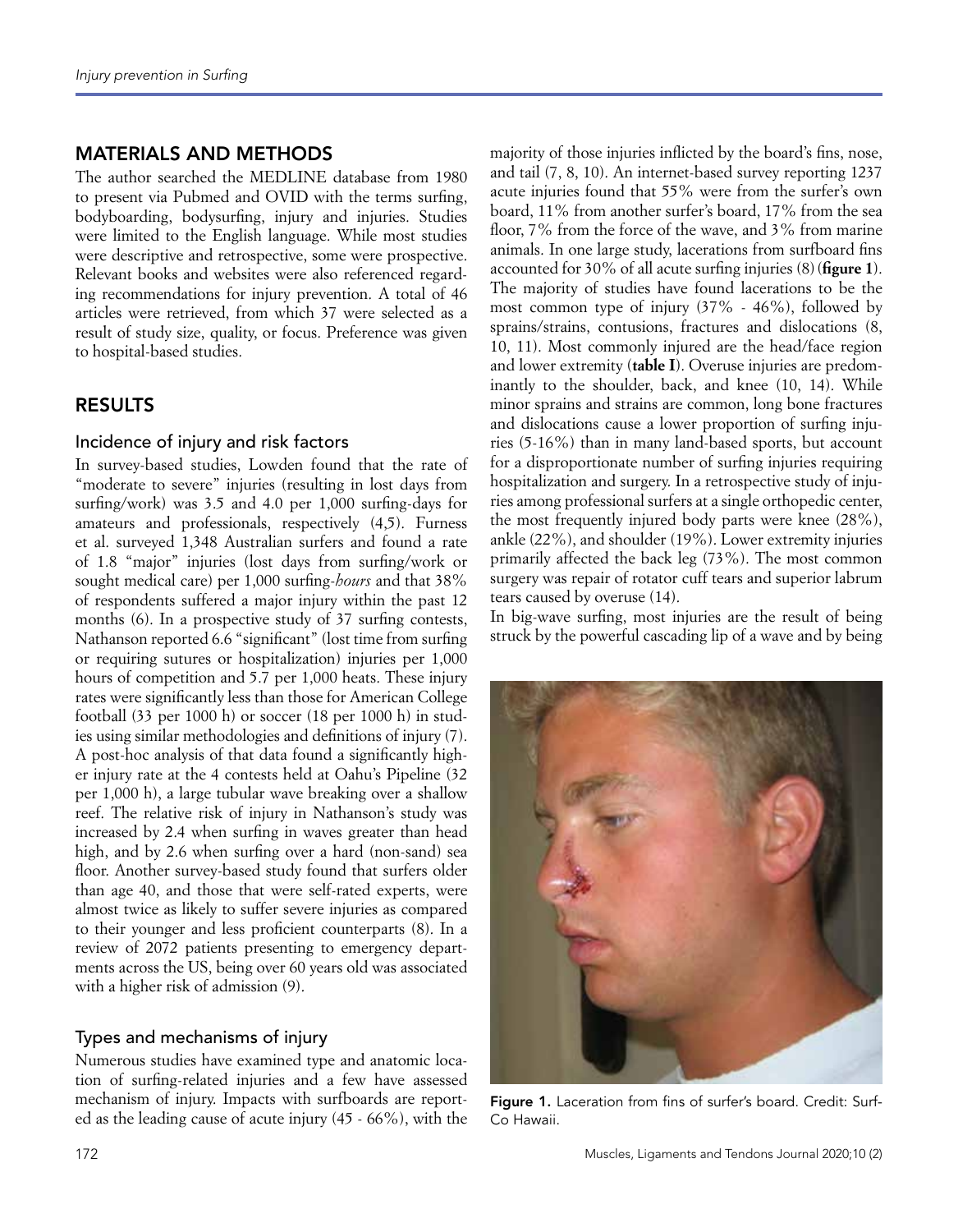| Study                                                  | Chang [12]          | Taylor [10]         | Hay [11]     | Klick [9] | Jubbal [13]                          |
|--------------------------------------------------------|---------------------|---------------------|--------------|-----------|--------------------------------------|
| <b>Admission Rate</b>                                  | 100%                | Unknown             | 10%          | 3.5%      | 71%; 49% ICU                         |
| Location                                               | Oahu, US            | Victoria, Australia | Cornwall, UK | lus       | San Diego, US                        |
| Number of Subjects                                     | 47 (21 bodysurfers) | 267                 | 212          | 2072      | 93 (16 bodyboarders, 14 bodysurfers) |
| Average Age                                            | ~127                | 75% < 30            | 27           | 27        | 38                                   |
| Male Gender                                            | Unkown              | 83%                 | 80%          | 82%       | 90%                                  |
|                                                        |                     |                     |              |           |                                      |
| <b>Injury Type</b>                                     |                     |                     |              |           |                                      |
| Laceration                                             | 13%                 | 47%                 | 35%          | 41%       | Unknown                              |
| Sprain/Strain                                          | 13%                 | 12%                 | 18%          | 14%       | Unknown                              |
| Fracture                                               | 45%                 | 14%                 | 20%          | 12%       | Unknown                              |
| Dislocation                                            | 2%                  | 2%                  | 12%          | 4.5%      | Unknown                              |
| Contusion                                              | 2%                  | 0%                  | 12%          | 13%       | Unknown                              |
| Drowning/Submersion                                    | 2%                  | 0%                  | < 1%         | $< 1\%$   | Unknown                              |
| Intrabdominal Injuries                                 | 2%                  | 0%                  | $< 1\%$      | < 1%      | Unknown                              |
| Concussion/Intracranial                                | 17%                 | 3%                  | 2%           | 7%        | Unknown                              |
| Other/Unknown                                          | 4%                  | 21%a                | 1%b          | 8%c       | Unknown                              |
|                                                        |                     |                     |              |           |                                      |
| <b>Body Region</b>                                     |                     |                     |              |           |                                      |
| Head/Face                                              | 34%                 | 42%                 | 40%          | 40%d      | 69%                                  |
| Neck                                                   | 21%                 | 3%                  | 10%          | S%d       | 20%                                  |
| Back                                                   | 0%                  | 1%                  | 2%           | 0%        | 5%                                   |
| Thorax                                                 | 4%                  | 6%                  | 3%           | 9%        | 12%                                  |
| Upper ext                                              | 6%                  | 16%                 | 23%          | 17%       | 11%                                  |
| Lower ext                                              | 19%                 | 23%                 | 20%          | 26%       | 15%                                  |
| Intraabdominal                                         | 2%                  | 0%                  | $1\%$ *      | $1 - 96$  | 5%                                   |
| Other/Unknown                                          | 17%                 | 0%                  | 0%           | 3%        | 0%                                   |
| a Includes 4 eye injuries                              |                     |                     |              |           |                                      |
| b Larygeal fracture, urethral rupture                  |                     |                     |              |           |                                      |
| c Dental Injuries, nerve damage, myocardial infarction |                     |                     |              |           |                                      |

Table I. Title: Hospital-based studies of waveriding-related injuries.

forcefully driven underwater (15). Because big waves generally break deep water, striking the sea floor is unusual. Injuries occurring during the World Surfing League's "Big-wave tour" include shoulder dislocations, ruptured tympanic membranes, long bone and rib fractures, and lung barotrauma, resulting in hemoptysis and pneumothorax. A "shaken surfer syndrome" has also been described in which a surfer emerges from a severe wipeout mildly disoriented and ataxic without loss of consciousness (15).

Surfers are also at risk of environmental injuries including hypothermia, bony exostosis of the ear, otitis externa, pterygium, sunburn and skin cancers, and bites and stings from marine animals such as jellyfish, and stingrays.<sup>8.10,16</sup> While rare, shark attacks also present an environmental risk. There are approximately 66 shark bites reported annually worldwide, with a 7% mortality rate, and 55% involve "surface recreationists" such as surfers and bodyboarders (17).

#### Severe and catastrophic injuries

Catastrophic and fatal injuries are rare but do occur. Among 2072 patients presenting to US emergency departments, only 5% required admission (9). The most common catastrophic injuries requiring hospitalization are cervical spine fractures, spinal cord injuries, complex lacerations to the face often accompanied by facial fractures, closed head inju-

ries, and drownings (9,13). Deep lacerations caused by surfboard fins involving major vessels, viscera, rectum and head are also well described (18,19). Kim et al reported a series of 11 serious eye injuries all caused by the recoil of the surfer's board on its leash, 5 resulting in permanent loss of vision (24). Blunt trauma from surfboards and the sea floor is less common, but has resulted in splenic and liver injuries, rib fractures and pneumothorax (8,9).

An analysis of 93 patients admitted to a Level 1 Trauma center for wave-riding injuries (surfers, bodyboarders, and bodysurfers), found injuries to the spine (51%), head (46%), and face (23%) were most common. Fifty percent of patients required intensive care unit stays, and 28 surgical interventions were performed, 71% of which involved the head or neck (13). Traumatic brain injury occurred in 34%. Chang, et al analyzed seventy-six cervical spine fracture related to wave-force injuries among body surfers, bodyboarders, skim boarders and surfers in Hawaii and found that 96% occurred in hollow, plunging-type waves breaking over a steeply sloped sea floor. Thirteen percent of patients suffered permanent quadriplegia and 59% of patients were discharged with residual neurologic deficits (20). The study concluded that males over 40 with large builds, pre-existing cervical stenosis and degenerative spondylosis, and little surfing experience may be predisposed to spinal cord injury, predominantly from hyperextension. In younger surfers,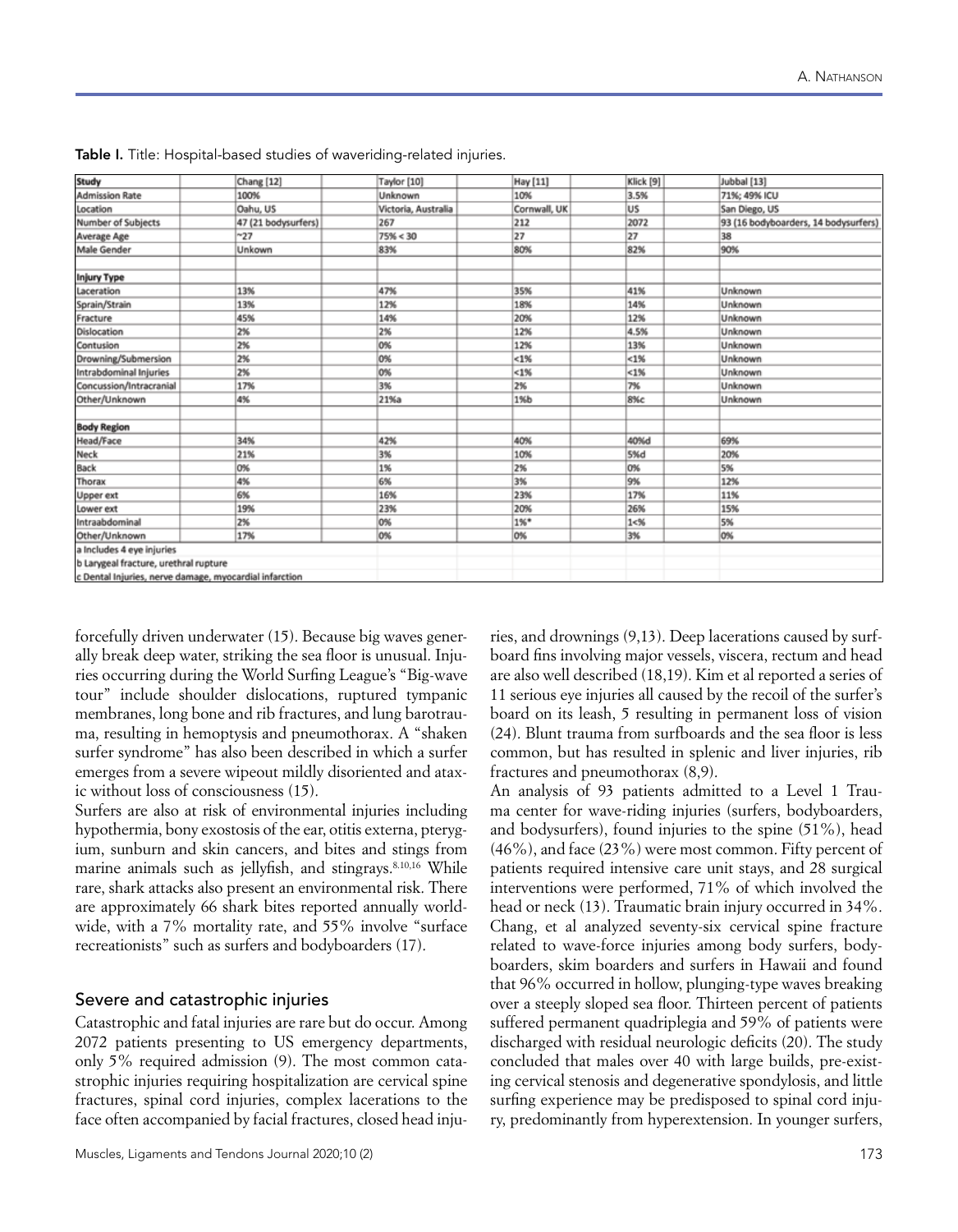axial loading and hyperflexion from head-first contact with the sea floor was the main mechanism of injury. Bodysurfers and bodyboarders are at higher risk for these injuries because they ride head-first, often in plunging near-shore waves breaking into shallow water (20,21).

In 2004, a series of non-traumatic thoracic spinal cord injuries occurring to young, healthy, novice surfers was first described by Thompson, which he termed "surfer's myelopathy" (22). These uncommon spinal cord infarcts typically involve a first-time surfer who develops sudden onset low back pain, lower extremity paresthesia, followed by lower extremity weakness and urinary retention. Recovery is variable with some patients developing permanent paresis and bladder dysfunction. The pathophysiology is thought to involve ischemic injury to the spinal cord, caused by kinking or vasospasm of the artery of Adamkiewicz, related to prolonged hyperextension of the back (23).

### **Fatalities**

The fatality rate in surfing is unknown. According to data from the Hawaii Department of Health, among 538 ocean drowning deaths in that state from 2005 – 14, 7% were surfers or bodyboarders (25) In an epidemiological study of 2072 surfing injuries presenting to emergency departments across the US, there was only 1 fatality (9).

The highest number of fatalities are due to large, powerful, tubular waves which break on to shallow water such as Pipeline, Hawaii (14 deaths since 1960), Teahupo'o, Tahiti (5 deaths) and "The Wedge", California (26). Most of these deaths occur when a surfer goes "over the falls" and hits their head on the sea floor, with resultant loss of consciousness or spinal cord injury. At Jaws (Maui) and Nazare (Portugal), among the most famous big-wave breaks in the world, there have never been any fatalities, and at Maverick's (California) there have been only two (26).

In a review of 95 surfing fatalities occurring from 1982 to 2011 found on the Lexis/Nexis database, drowning was stated to be the cause of death in 63 cases. Factors contributing to these drownings were concussions (11), leash entanglement (4), and seizures (4). Shark attacks were responsible for 12 deaths, lightning strikes for 8 and lacerations from surfboard fins for 2 others (27).

# **DISCUSSION**

The overall incidence of injury in surfing is lower than that of most extreme sports, and in most conditions, compares favorably to many traditional field sports such as football and rugby. Unlike many other sports where there are collisions with hard surfaces or other athletes, water provides a forgiving surface on which to fall. Most surfing injuries occur when a surfer collides with a surfboard or the sea floor, and those risks can likely be mitigated by modifications in surfboard design and the use of personal protective equipment (see below).

The most dangerous waves appear to be those that break over a steeply inclined sea floor, creating powerful, tubeshaped, plunging waves that begin to crest in deeper water, but whose lips land in shallow water. These waves are highly sought after by surfers seeking exciting "tube" rides under a wave's curl. Expert surfers learn how to avoid injury from the sea floor in these conditions by successfully managing to negotiate the takeoff, and by penetrating through the wave during a wipeout, avoiding going "over the falls" and being thrown forcefully onto the sea floor. However, even experts are seriously injured, and on very rare occasions, killed in these conditions. The majority of these fatalities are due to drowning, often precipitated by head and spine injuries.

Since the beginnings of big-wave surfing in the 1950's, fewer than 15 accomplished big-wave surfers have died surfing, far fewer than most other extreme sports (28). By comparison, during that period, over 300 mountain climbers have died on mount Everest alone (29). There are numerous reasons for the surprisingly low number fatalities. Truly big surf only breaks a few times a year at any given location, limiting exposure time. Because of their intimidating nature, few people choose to ride these waves, and those that do are extremely experienced surfers. Furthermore, due to a number of near-drowning episodes among the sport's elite, a culture of safety has evolved. The vast majority of big-wave surfers now wear flotation devices and most have a jet-ski driver available to pull them out of harm's way (30). Since 2011, the Big Wave Risk Assessment Group in Hawaii and others in Europe have organized courses on big-wave risk assessment, jet-ski rescue skills, breath holding, first-aid, and CPR. While some fear that the use of jet-skis and floatation devices may create a false sense of security among less experienced surfers, the number of fatal accidents does not appear to be increasing despite a larger number of participants (31).

### Injury prevention

### *Surfboard*

A number of alterations to surfboard design have been proposed to decrease the risk of surfboard-related injuries:

• fins should be designed to break-away with significant impact at their connection point to the surfboard. Fins should have rubberized edges (commercially available) or they should have trailing edges which are at least 2mm wide. The tips of fins should be rounded (4,32);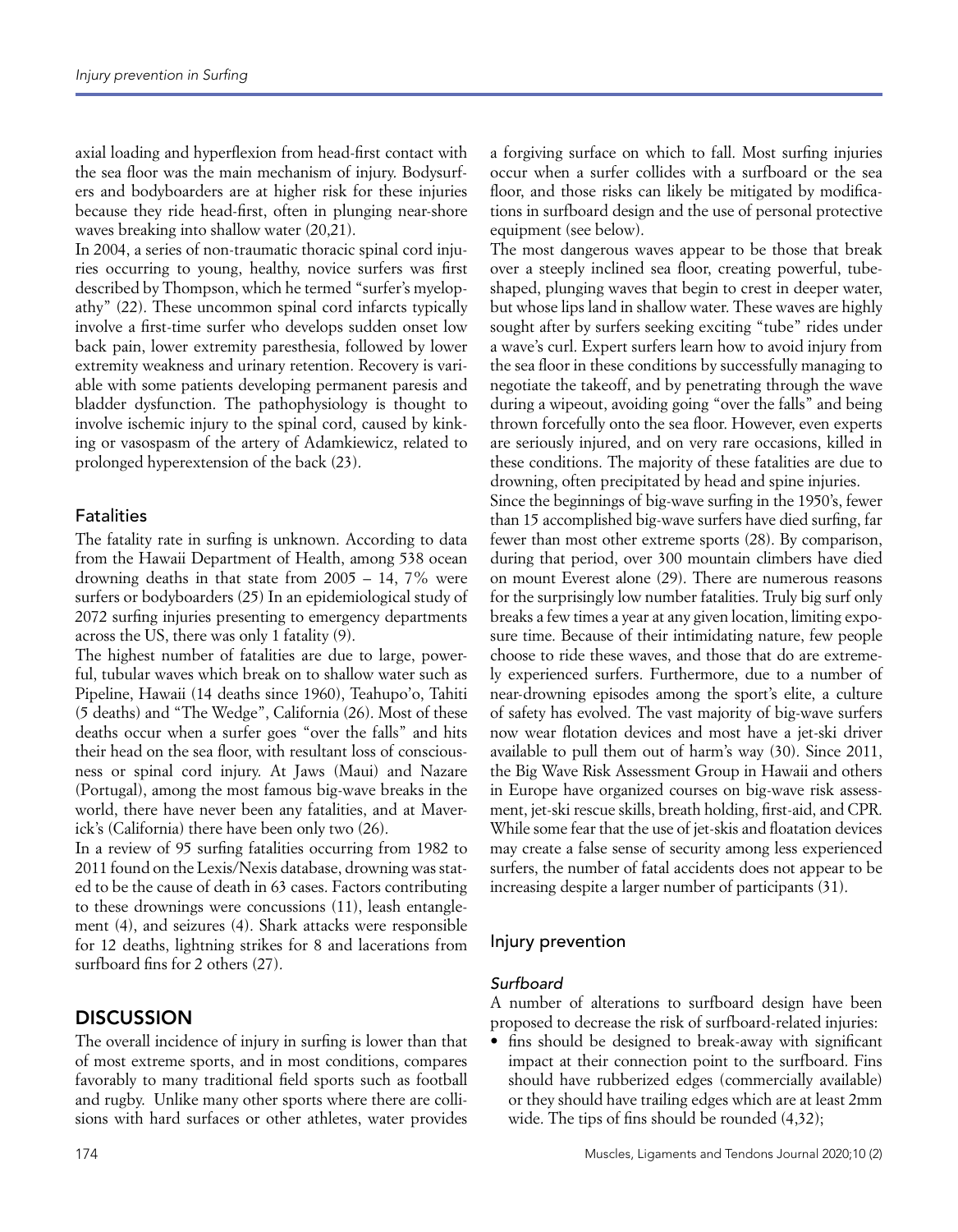- noses and tails or boards should be rounded to a "Dolphin Nose" shape with a radius of at least 37 mm as recommended by the Surfrider Foundation Australia. Expert surfers agree that this would result in no change in board performance. Shock-absorbing materials applied to the boards tail and nose are also likely to mitigate board-related injuries (33);
- surfboard leashes are recommended. Leashes keep the surfboard in close proximity to the surfer and the board serves as a flotation device should the surfer become injured or fatigued. They should be designed to minimize recoil, so the board is less likely to snap back at its rider. Leashes should have a quick-release at the surfer's ankle which can be deployed should the leash snag on the sea floor. In big waves, an extra-thick and longer leash should be used (32);
- beginners should use boards made entirely of shock-absorbing material equipped with flexible fins, as they frequently get hit by their own board.

### *Personal protective gear*

Head and facial injuries account for a substantial proportion of surfing injuries, and head injuries resulting in loss of consciousness in the water can be fatal (**table I**). Helmets have been shown to lower the risk of skull fractures and lacerations in other sports and protect against tympanic membrane rupture, however their role in reducing concussions is less clear. Most authorities recommend the use of surf-specific helmets when surfing in large hollow waves over shallow reefs, in strong-offshore winds (boards can become air-borne after a wipeout) when surfing alone, or in very crowded conditions (32). Taylor found that low adoption rates are due to concerns that a helmet may make ducking through oncoming waves more difficult, adversely affect hearing and balance, and may be uncomfortable or unfashionable (34).

Temperature-appropriate wetsuits should be worn, as they not only help to prevent hypothermia, but also provide some buoyancy and protection from UV radiation, abrasions, and jellyfish stings. Surfers are at high risk of developing various forms of skin cancer due to high levels of exposure to UV radiation, and melanoma is likely a leading cause of surfing-related fatalities (35). Avoiding direct sun exposure between 10am and 2pm, wearing sun-protective clothing, and applying sunscreen are the most effective strategies in reducing the risk of sunburn, melanoma and squamous cell carcinoma (36 Burnett). Zink oxide based, broad-spectrum, SPF > 30, 80-minute water-resistant sunscreen should be applied to face, lips, and all other uncovered skin and reapplied every 80-120 minutes. For long surfing sessions, a small tube of sunscreen can be tucked under the wetsuit to facilitate re-application. UV-protective clothing is superior to sunscreen, and in tropical conditions, a long-sleeved rash-guard with a hood or hat should be worn to block UV radiation.

### *Big-wave surfing*

Big-wave surfing (waves >7 m) can be accomplished in relative safety, given the proper experience, physical conditioning, training and equipment. The following recommendations are made based on expert opinion and fatality data. Jet-skis equipped with an affixed floating sled are excellent surf-rescue tools and have significantly improved the safety of big-wave surfing (**figure 2**). To date, no one has died while tow-in surfing, though there have been a number of non-fatal drownings requiring resuscitation (31). It is essential that jet-ski drivers practice surf-zone pick-up skills with their surfing partners and are trained in first-aid and cardio-pulmonary resuscitation. Water-safety teams at big-wave surfing contests divide a surf break into zones (e.g. outside, impact zone, inside), with 2 skis assigned to each zone. If a driver misses his/her pick-up, a backup is ready. They also use on-shore spotters who can communicate the location of fallen surfers via radio to jet-ski drivers, in order to facilitate rapid pick-up in what is often a dynamic and chaotic environment (15). This strategy serves as good safety model during non-contest days where many surfers have their own jet-ski driver, and some go without. Prior to every big-wave session, an evacuation plan should be in place with a designated ambulance and/or helicopter-accessible evacuation site that can be easily reached from the water.

In big surf, a flotation vest should be worn. Since their implementation, no big-wave surfer has ever died wearing one (28). They help the surfer surface more rapidly in extremely turbulent, highly aerated white-water after a wipeout. They also keep an unconscious victim at the surface where they can be more easily spotted by rescuers. Foam vests provide impact resistance, are not prone to failure and work even if the surfer is unconscious but make diving under oncoming waves more difficult. CO2 – inflatable vests must be triggered by the surfer, but are less bulky, provide greater buoyancy and when uninflated, allow the surfer to more easily dive under approaching waves.

Breath holding is of vital importance to big-wave surfers, as the risk of drowning is always of concern. On very rare occasions, surfers are held underwater by two consecutive waves before surfacing and may need to hold their breath for as long as 40 seconds - this may be extremely challenging following a period of strenuous paddling. Breath-hold training can significantly improve static and dynamic apnea times, which may be life-saving. Training involves mental and physical relaxation to decrease oxygen demand, as well as learn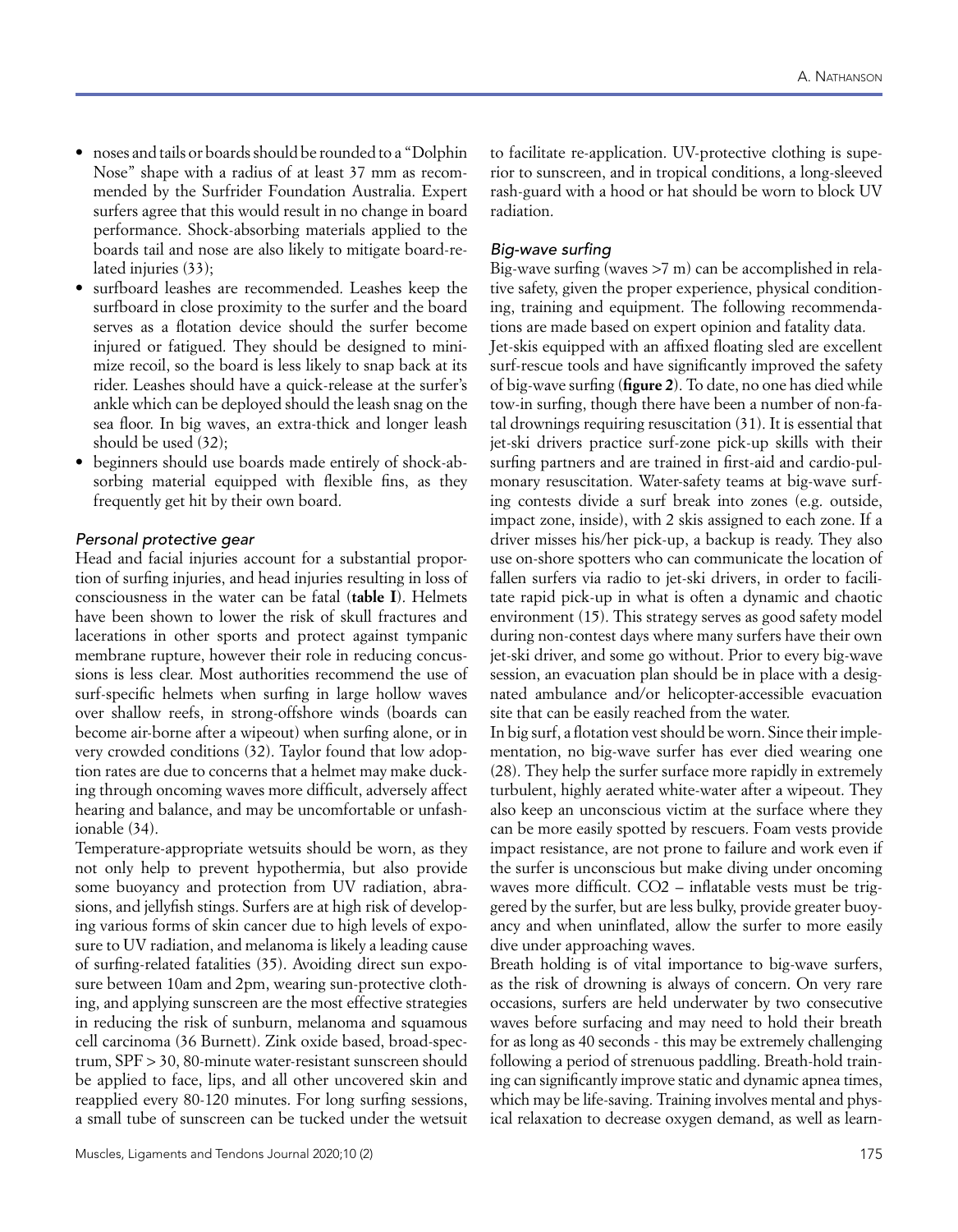ing techniques to suppress the urge to breath when experiencing hypercarbia. Anaerobic physical conditioning using high-intensity interval training also aids in breath-holding capacity (37 Fitz-Clark). All in-water apnea training should be done under strict, arms-reach supervision, and hyperventilation prior to a breath-hold should be avoided as shallow water-blackout due to hypoxia can be fatal.

#### *Wipe out techniques*

Like riding waves, wiping out is a skill. Surfers have some control over how they fall and the actions they take can minimize their risk of injury.

Just prior to falling, surfers should take in a deep breath, attempt to fall seaward (behind) of their board, and place arms overhead to protect their head and neck. Once submerged, the surfer should stay calm, and avoid attempts to surface until turbulence subsides, so as not to deplete oxygen reserves. Arms should remain over-head until the surfer has surfaced and located their board. In shallow water, the surfer should land flat to maximize the cushioning effect of the water and avoid hitting the sea floor. Wipeouts while tube-riding are the most hazardous, and the objective is to dive cleanly through wave's base, avoiding the lip and the shallows (32 SS2).

In big waves, surfers should always avoid overexertion, by always being prepared for a long underwater hold-down. If "caught inside" of a large breaking wave, the surfer should make all efforts to avoid getting hit by the wave's powerful lip. For waves about to break, it is best to abandon the board (making sure no one is behind) and attempt to swim through the wave's base (**figure 3**). For waves which have already broken, it is safest to dive deeply (3m) to avoid the most severe turbulence (28 Renneker).

### *Future directions*

Artificial wave pools and foiling surfboards are novel developments shaping the future of surfing. Uniform waves at predictable intervals in close proximity to land can be produced at wave pools, which provide a safe environment for those rehabilitating from injury, those learning to surf, and for competitions. In a wave pool the size and shape of the wave can be controlled, the bottom is uniform, there are no hazardous marine animals, and lifeguards and instructors can be close at hand.

Foiling is revolutionizing watersports such as sailing, kiting and surfing. Underwater, airplane shaped foils create lift at relatively low speeds and allow surfer and board to glide above the water's surface, minimizing water resistance. Foiling allows for long, smooth, fast rides in bumpy, mushy, on-shore conditions that would otherwise be considered mediocre for surfing. Skilled surfers can even pump themselves seaward, eliminating the need to paddle out, or glide down open-ocean swells on a SUP. However, the large, multi-tipped foil is capable of inflicting severe lacerations to its rider and others. Therefore, participants should wear a helmet, use a long leash and should consider wearing an impact vest. Surf-foiling is safest in un-crowded, crumbling waves breaking in deeper water. Foils should be designed with rounded wing-tips and dull trailing edges to minimize risk of lacerations and penetrating trauma.

# **CONCLUSIONS**

Surfing appears to be relatively safe when compared to other extreme sports. Risk of injury is increased when surfing in larger waves, over a hard (as compared to sandy) bottom, and with advancing age. Most injuries occur when a surfer



Figure 2. Jet-ski and Rescue sled Credit: Andrew Nathanson.



Figure 3. Surfer has abandoned board and is swimming through base of wave at Maverick's. Credit: Doug Acton.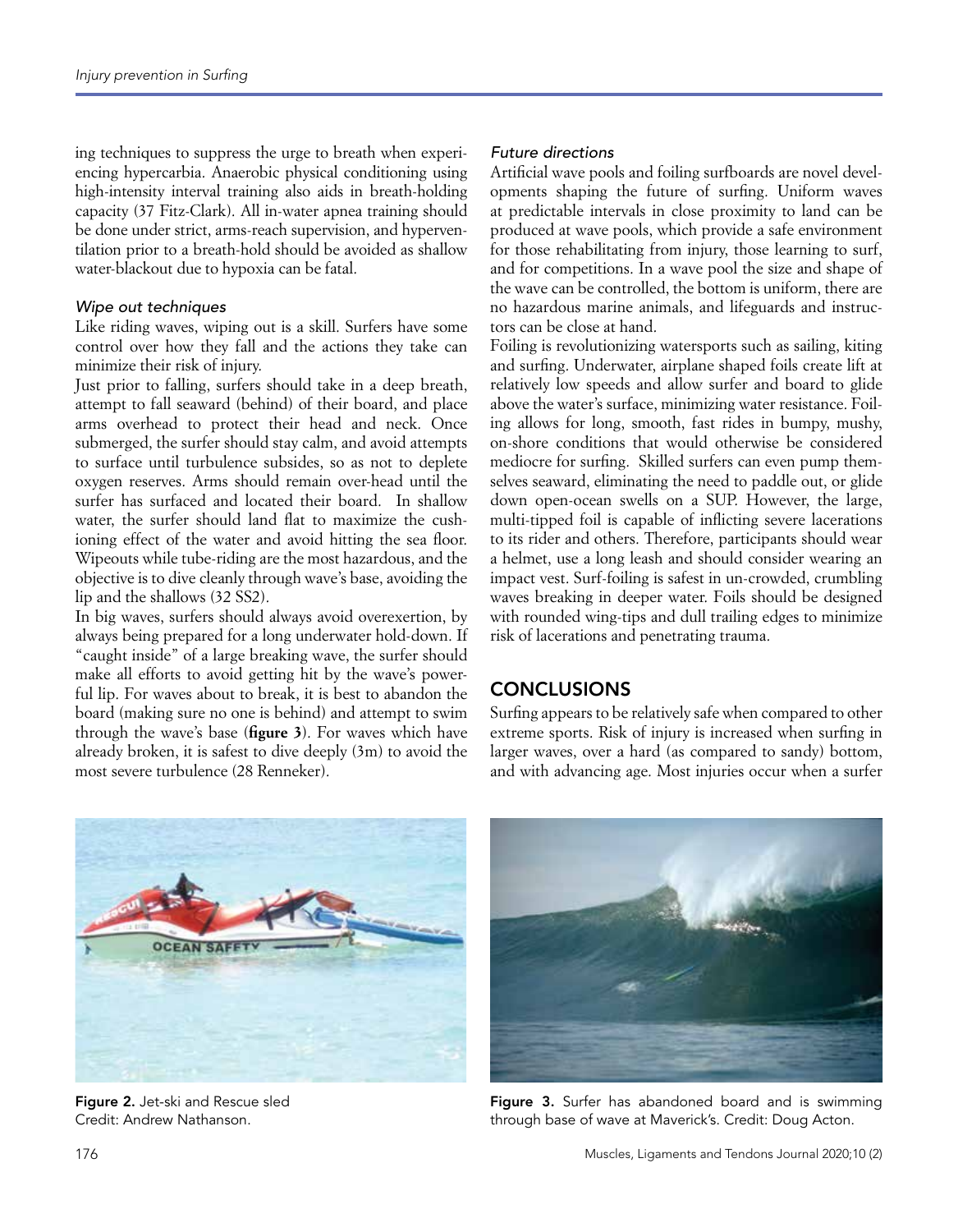collides with his/her own board, with the sea floor, or from the hydraulic force of a breaking wave. Catastrophic and fatal injuries are uncommon, but include head and cervical spine injuries, as well as drowning. Risks of injury can likely be mitigated by slight modifications to the surfboard, as well as use of person-protective gear. In very large surf, floatation personal devices and coordination with a jet-ski driver are recommended. Man-made wave pools may provide a safe

### **REFERENCES**

- 1. Warshaw M. The history of surfing. San Francisco: Chronicle Books; 2010, p. 22.
- 2. WSL World Tour History https://www.worldsurfleague.com/ pages/history Accessed 10 Aug 2019.
- 3. Campos F, Portugal A, Melo R in Sports "Tourism: New Challenges in a Globalized World" editors Melo R, Sorbet C. London: Cambridge Scholars Publishing; 2017. p 285-86.
- 4. Lowdon B, Pateman N, Pitman A. Surfboard-riding Injuries. Med J Aust. 1983;2:613–6.
- 5. Lowdon B, Pateman N, Pitman A, Kenneth R. Injuries to international competitive surfboard riders. J Sports Med. 1987;27:57–63.
- 6. Furness J, Hing W, Walsh J, Abbott A, Sheppard JM, Climstein M. Acute injuries in recreational and competitive surfers: incidence, severity, location, type, and mechanism. Am J Sports Med. 2015 May;43(5):1246-54.
- 7. Nathanson A, Bird S, Dao L, Tam-Sing K. Competitive surfing injuries: a prospective study of surfing related injuries among contest surfers. Am J Sports Med. 2007;35(1):113–7.
- 8. Nathanson A, Haynes P, Galanis D. Surfing injuries. Am J Emerg Med. 2002;20:155–60.
- 9. Klick C, Jones CM, Adler D. Surfing USA: an epidemiological study of surfing injuries presenting to US EDs 2002 to 2013. Am J Emerg Med. 2016 Aug;34(8):1491-6.
- 10. Taylor D, Bennett D, Carter M, Garewal D, Finch C. Acute injury and chronic disability resulting from surfboard riding. J Sci Med Sport. 2004;7(4):429–37.
- 11. Hay C, Barton S, Sulkin T. Recreational surfing injuries in Cornwall, United Kingdom. Wilderness Environ Med. 2009;20:335–8.
- 12. Chang L, McDanal C. Boardsurfing and bodysurfing injuries requiring hospitalization in Honolulu. Hawaii Med. 1980;39:117.
- 13. Jubbal KT, Chen C, Costantini T, Herrera F, Dobke M, Suliman A. Analysis of Surfing Injuries Presenting in the Acute Trauma Setting. Ann Plast Surg. 2017 May;78(5 Suppl 4):233- 237.
- 14. Hohn E, Robinson S, Merriman J, Parrish R, Kramer W. Orthopedic Injuries in Professional Surfers: A Retrospective Study at a Single Orthopedic Center. Clin J Sports Med. 2018;0:1-5.
- 15. Farrell Terrance, DO Big Wave Surfing: A Physician's Perspective. http://journal.surfersmedicalassociation.org/big-wave-surfing-a-physicians-perspective/ accessed: May 10, 2019.
- 16. Wong B, Cervantes W, Doyle K, Karamzadeh A, Boys P, Brauel G, Mushtaq E. Prevalence of external auditory canal exostoses in surfers. Arch Otolaryngol Head Neck Surg. 1999; 125:969–72.

environment for training, those rehabilitating from injury, and surfing competitions. The adoption of surf foiling presents a new set of risks to the surfer and others from the large, sharp underwater foil.

### CONFLICT OF INTERESTS

The authors declare that they have no conflict of interests (38).

- 17. International Shark attack files trends. Accessed: April, 2019. https://www.floridamuseum.ufl.edu/shark-attacks/trends/ fatalities/
- 18. Wu R. Case Report: A 29-Year-Old Female Surfer with a Thigh Laceration. Surfing Medicine Issue #29 August, 2016 Accessed: July 16, 2019 http://journal.surfersmedicalassociation.org/case-report-a-29-year-old-female-surfer-with-a-thighlaceration/
- 19. Lopez G. In Nathanson, A, Everline C, Rennerker M., editors. Surf Survival: the surfer's health handbook 2nd ed. New York: Skyhorse Publishing; 2019 p. xi Forward.
- 20. Chang S, Tominaga G, Wong J, Weldon E, Kaan K. Risk factors for water sports-related cervical spine injuries. J Trauma. 2006;60:1041–6.
- 21. Cheng CL, Wolf L, Mirvis S, Robinson L. Bodysurfing accidents resulting in cervical spine injuries. Spine. 1992;17:257–60.
- 22. Thompson T, Pearce J, et al. Surfer's myelopathy. Spine. 2004;29:353–6.
- 23. Choi JH, Ha JK, Kim CH, Park JH. Surfer's Myelopathy: Case Series and Literature Review. J Korean Neurosurg Soc. 2018 Nov;61:767-773.
- 24. Kim J, McDonald H, Rubsamen P, Luttrall J, Drouilhet J, Frambach D, et al . Surfing-related ocular injuries. Retina. 1998;18(5):424–9.
- 25. Galanis, D Accesses: September 3, 2019. https://health.hawaii. gov/injuryprevention/files/2015/08/wsocon15a.pdf
- 26. Gartside L. How dangerous is surfing? Wavelength Accessed: June 17, 2019 https://wavelengthmag.com/how-dangerous-is-surfing/.
- 27. Nathanson A. In: Mei-Dan O, Carmont, M Editors Adventure and Extreme Sports Injuries, epidemiology, treatment, rehabilitation and prevention. London: Springer-Verlag; p. 149.
- 28. Renneker M. In: Nathanson, A, Everline C, Rennerker M., editors. Surf Survival: the surfer's health handbook 2nd ed. New York: Skyhorse Publishing; 2019 p. 237.
- 29. List of people who died climbing Mount Everest. Accessed September 2, 2019. https://en.wikipedia.org/wiki/List\_of\_ people\_who\_died\_climbing\_Mount\_Everest .
- 30. Jarvis C. How has no one died at Jaws? Stab Accessed: June 8, 2019 https://stabmag.com/news/no-deaths-at-jaws-shanedorian-albee-layer/ .
- 31. Melekian B. Death Trip. The Surfer's Journal 2011;(20):34-6.
- 32. Nathanson A. In: Nathanson, A, Everline C, Rennerker M., editors. Surf Survival: the surfer's health handbook 2nd ed. New York: Skyhorse Publishing; 2019 p.85-90.